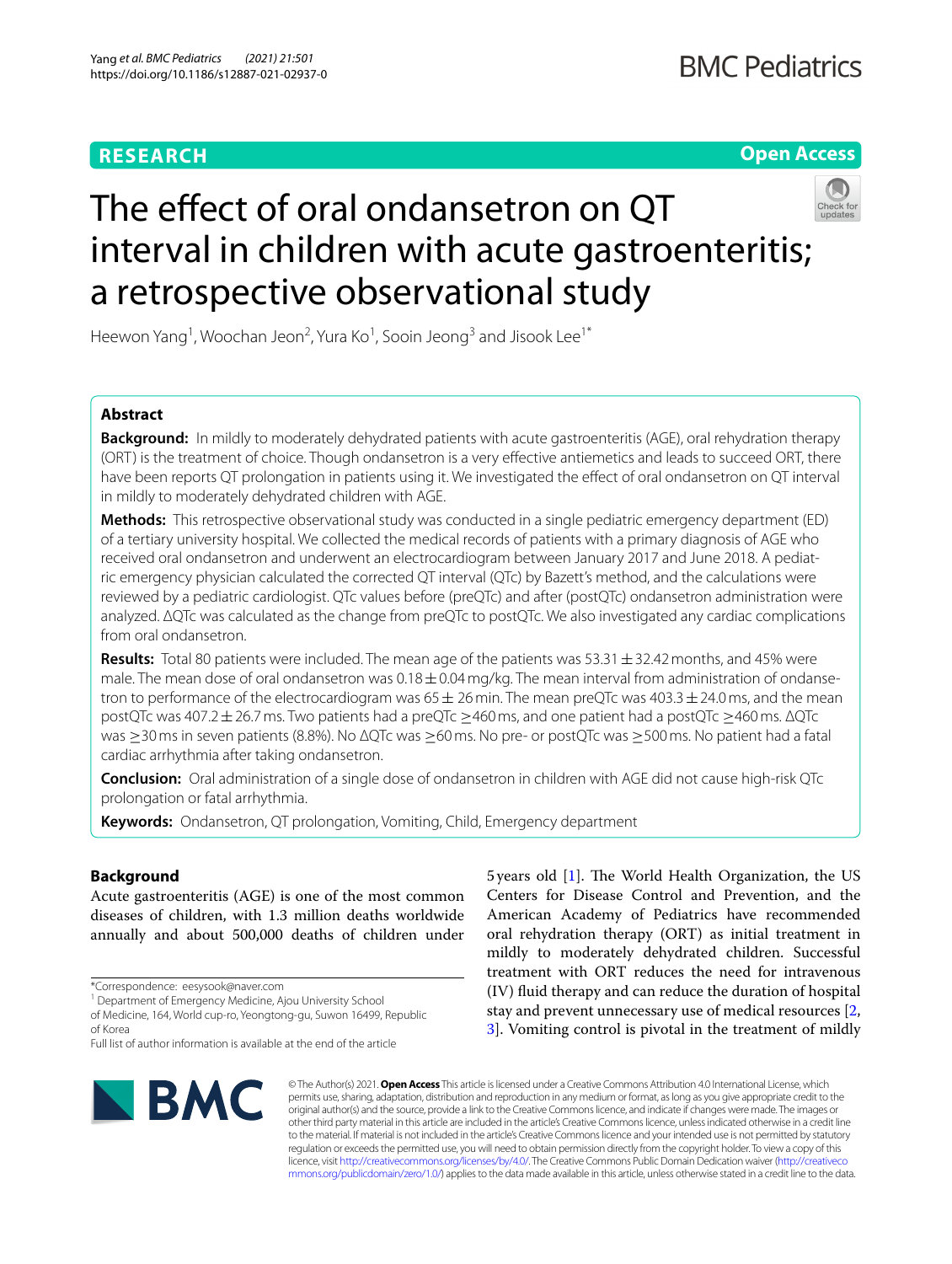to moderately dehydrated children with AGE. In the emergency department (ED), vomiting is a major obstacle to the use of ORT. Recent studies have recommended the use of oral ondansetron as an antiemetic [\[4](#page-5-3)].

Ondansetron is an antagonist of 5-hydroxytryptamine type 3 and may cause QT prolongation due to its mechanism of action. Many studies have reported that ondansetron can enable the successful use of ORT by suppressing vomiting [\[2](#page-5-1), [5](#page-5-4)[–8](#page-5-5)]. Ondansetron has also been safely and efectively used in patients with cancer and postoperative patients [[9\]](#page-5-6). However, the US Food and Drug Administration reported in 2011 that IV ondansetron possibly caused fatal arrhythmias in patients with prolonged QT interval [[10](#page-5-7)]. On the other hand, recent studies found that IV ondansetron did not cause QT prolongation or increase the risk of fatal arrhythmias in mildly to moderately dehydrated pediatric patients with AGE [[9](#page-5-6), [11,](#page-5-8) [12](#page-5-9)].

For convenience, oral ondansetron has been preferred to IV ondansetron to treat children with vomiting while receiving ORT [[13](#page-5-10)]. Most previous studies have focused on the safety of IV ondansetron, and there have been no studies of changes in QT interval after oral administration of ondansetron. Therefore, we conducted a study to investigate the efect of oral ondansetron on QT interval in mildly to moderately dehydrated children with AGE.

#### **Methods**

#### **Patients and setting**

This retrospective observational study was conducted in a pediatric ED of Ajou University Hospital which is the largest tertiary referral university hospital located on Southern Kyounggi Province. We reviewed the charts of all patients whose primary discharge diagnosis was AGE between January 2017 and June 2018. Among them, we selected patients aged from 6months to 14 years. Finally, we included patients who received oral ondansetron with ORT and underwent an electrocardiogram (ECG) according to the ORT protocol in our pediatric ED. Patients were excluded if they had clinical dehydration scale  $(CDS) \geq 6$ , oliguria, surgical abdomen, medical history of abdomen surgery, congenital heart disease, arrhythmias, or a history of use of QT-prolonging medication [\[14](#page-5-11)]. We also excluded patients with missing medical records, those who could not measure the QT intervals due to ECG noise and those who received intravenous fluid or other antiemetics. The study was approved by institute' ethics committee. The study also complied with the principles of the Helsinki Declaration.

#### **ORT protocol**

In our pediatric ED, the ORT protocol with oral ondansetron has been performed for mildly to moderately dehydrated patients with  $CDS \leq 5$  with AGE. If the patient complains of vomiting, 2mg (for patients 8–15kg), 4mg (for patients  $15-30$ kg), or 8 mg (for patients  $>30$ kg) of ondansetron (Zofran Zydis®, Novartis, Basel, Switzerland) was administered by the oral route for antiemetic efect [[2\]](#page-5-1). ORT was started 15 to 20min after administration of oral ondansetron. For early detection of QT prolongation and fatal arrhythmias, ECG recording (lead II; standard paper speed of 25mm/sec, standard calibration of 10mm/mV) was performed using biphasic defbrillator (Philips Medical Systems, Andover, MA, USA) before the administration of ondansetron. To detect any changes in the ECG after administration of ondansetron, a post-ECG was obtained before discharge from ED.

In this study, a pediatric emergency physician received 6h of training from a pediatric cardiologist in the interpretation of pediatric ECGs, in particular, of QT interval measurement. The pediatric emergency physician calculated the corrected QT interval (QTc) by Bazzet's method [[15,](#page-5-12) [16\]](#page-5-13). All calculated QTcs were reviewed by the pediatric cardiologist. The pediatric emergency physician and the cardiologist were blinded to whether pre or post-ECG to take ondansetron and analysis of all results. Following the recommendation of a pediatric cardiologist, QT measurement was made in lead II and QT interval was determined as a mean value derived from at least 3 to 5 heartbeats [\[16](#page-5-13)]. We also measured the QT interval using the tangent method originally described by Lepeschkin and Surawicz [[17\]](#page-5-14). No prominent U waves or inverted U waves were found on the ECGs.

We summarized the demographic characteristics of the patients, the dose of ondansetron according to body weight, the interval before performing post-ECG, and the parameters of QTc intervals. Also, we reviewed any adverse efects staying the ED.

Our primary outcome was the change in QTc interval  $(\Delta QTc)$  after ondansetron administration. The definition of QT prolongation was 460ms and QTc  $\geq$ 500ms indicated marked QT prolongation [[16](#page-5-13), [18\]](#page-5-15). According to previous "thorough QT study" criteria,  $\Delta$ QTc  $\geq$ 30ms is defned as a "possible" cause for concern and ΔQTc  $\geq$ 60 ms as a "definite" cause for concern [\[12](#page-5-9), [19](#page-5-16), [20\]](#page-5-17). The secondary outcome was adverse electrical cardiac events after drug administration.

#### **Data analysis**

Continuous variables following normal distribution were expressed as means  $\pm$  standard deviation. Variables that were not found to follow a normal distribution were expressed as medians and interquartile ranges. Categorical variables were expressed as frequencies and percentages. A comparison of QTc before and after ondansetron administration was analyzed by Student's paired *t*-test and Mann-Whitney U test on the resulting sample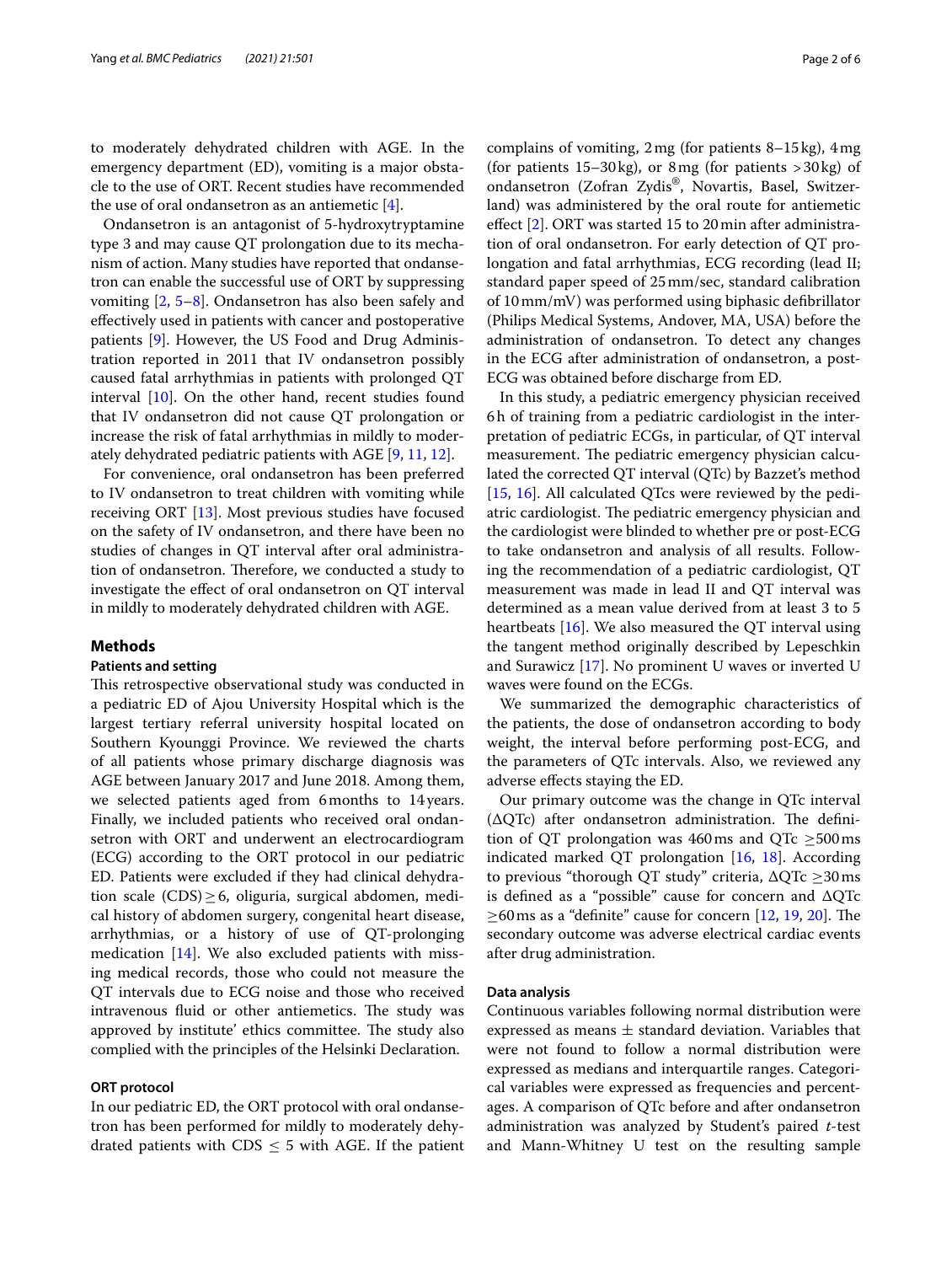values. SPSS version 15.0 (SPSS, Chicago, IL, USA) was used for all statistical analyses. A *p* value <0.05 was considered to indicate a signifcant diference.

#### **Results**

A total of 80 children were included in the analysis (Table  $1$ ). The mean age of the children was  $53.3 \pm 32.4$  months (range, 7 to 161 months), and 45% were male. The mean weight was  $18.9 \pm 10.0$  kg. The mean number of vomiting was  $2.5 \pm 2.2$ . No patients complained bloody or bilious vomiting. Six patients reported one or two events of diarrhea. The average of CDS was 2 score. The mean dose of ondansetron was  $0.18 \pm 0.04$  mg/kg. The mean interval from oral administration of ondansetron to performance of the ECG was  $65 \pm 26$  min. The mean length of stay in the ED was  $147 \pm 45$  min. According to ED protocol, all of 80 patients received only single dose of ondansetron with successful ORT. No patient was treated by IV hydration or got blood tests other than ORT. The median QTc at baseline (preQTc) and after taking ondansetron (postQTc) was  $403.3 \pm 24.0$  and  $407.2 \pm 26.7$  ms, respectively; the difference was not significant  $(p=0.08)$  (Table [2\)](#page-2-1).

We analyzed the changes in QT interval before and after administration of oral ondansetron (Fig. [1](#page-3-0)). No

<span id="page-2-0"></span>

| Table 1 Baseline characteristics (80 patients) |  |  |
|------------------------------------------------|--|--|
|------------------------------------------------|--|--|

|                            | $Mean + SD$     | Range        |
|----------------------------|-----------------|--------------|
| Male                       | 36 (45%)        |              |
| Age, months                | $53.3 \pm 32.4$ | $7 - 161$    |
| Weight, kg                 | $18.9 + 10.0$   | $8.0 - 67.9$ |
| Number of vomiting         | $2.5 + 2.2$     | $1 - 10$     |
| Clinical dehydration scale | $2.0 + 1.1$     | $2 - 5$      |
| Ondansetron, mg/kg         | $0.2 + 0.0$     | $0.1 - 0.2$  |
| Time to take post-ECG, min | $65 + 26$       | $30 - 192$   |
| Length of stay in ED, min  | $147 + 45$      | $143 - 338$  |

Data are presented as number (n, %) or mean  $\pm$  standard deviation (SD) with range

*ED* emergency department

#### <span id="page-2-1"></span>**Table 2** The effect of oral ondansetron on QT interval

|                      | Mean $\pm$ SD    | Range           |                    |
|----------------------|------------------|-----------------|--------------------|
| PreQTc, ms           | $403.3 + 24.0$   | $343.0 - 482.0$ |                    |
| PostQTc, ms          | $407.2 \pm 26.7$ | $343.0 - 472.0$ |                    |
| <b>Paired t-test</b> |                  |                 | 95% CI (P value)   |
| $\Delta$ QTc, ms     | $3.9 + 19.9$     | $-40.0 - 47.0$  | $-0.5 - 8.3(0.08)$ |

Data are presented as mean with standard deviation (SD), Range and Confdential interval (CI). QTc corrected QT interval

QTc is calculated by Bazett's method

ΔQTc is the change of QT interval before and after oral ondansetron administration

patient had a prolonged QTc  $\geq$ 500ms. Only two patients had baseline QTc exceeding 460ms. All of them had no underlying disease and did not take QT prolonging medications. Patient 1 was a 17-month-old girl. She weighed 11kg and received 2mg of oral ondansetron. An ECG was tested within an hour and 8 minutes of the ondansetron administration. Her QTc increased from 467ms to 472ms with normal sinus rhythm. Length of stay in ED was 3h 05min. Patient 2 was a 40-month-old girl. She weighed 15.8kg and received 4mg of oral ondansetron. After 58min we obtained ECG of the patient 2. QTc was decreased from 462ms to 435ms with a normal sinus rhythm. Length of stay in ED was 2h 15min. After ORT, there was no abnormal rhythm or vital signs. They improved initial symptoms and were safely discharged. A comparison of QTc before and after ondansetron administration ( $\Delta$ QTc) was performed (Fig. [2\)](#page-3-1). The mean  $\Delta$ QTc was  $3.9 \text{ ms}$  (range,  $-40.0 \text{ to } 47.0 \text{ ms}$ ). Seventy-three children (91.3%) had a  $\Delta$ QTc <30ms, and 7 children (8.7%) had a  $\Delta$ QTc  $\geq$ 30ms. No child had a prolonged  $\Delta$ QTc  $\geq$ 60ms. To analyze the relationship between  $\Delta$ QTc and the dose of oral ondansetron according to weight, we divided the patients into two groups according to whether  $\Delta$ QTc was greater or less than [3](#page-3-2)0 ms (Table 3). Patients with  $\Delta$ QTc  $\geq$ 30 ms were younger than patients with  $ΔQTc < 30$  ms (median [IQR], 30.0 [10.0 – 44.0] months vs 52.0 [31.5 – 68.3] months,  $P = 0.02$ ). Although post-ECG ΔQTc did not difer between the two groups, ΔQTc of baseline ECG was shorter in the group with ΔQTc ≥30ms (median [IQR], 383.0 [379.0 – 394.0] ms vs 404.0 [387.8 – 424.0] ms, *p*=0.04). Seven patients show QT prolongation more than 30ms. All of them were previous healthy children. Among them, 5 patients (71%) were female. The median dose of ondansetron per weight (kilogram) and the interval between administration of ondansetron and performing the post-ECG did not signifcantly difer between the two groups. During the stay in the ED, there were no adverse cardiac events or fatal arrhythmias after taking the medicine.

### **Discussion**

To the best of our knowledge, this study was the frst to evaluate the efect of single dose oral ondansetron on changes in the QT interval. We showed that single dose oral ondansetron did not prolong the QT interval and resulted in efective use of ORT in children with AGE. A previous study reported that IV ondansetron did not afect the QTc of pediatric patients who were receiving ondansetron for nausea and vomiting [[9\]](#page-5-6). According to the author's description, oral administration of ondansetron was crucial for ORT in mild to moderately dehydrated children. Though this study was retrospectively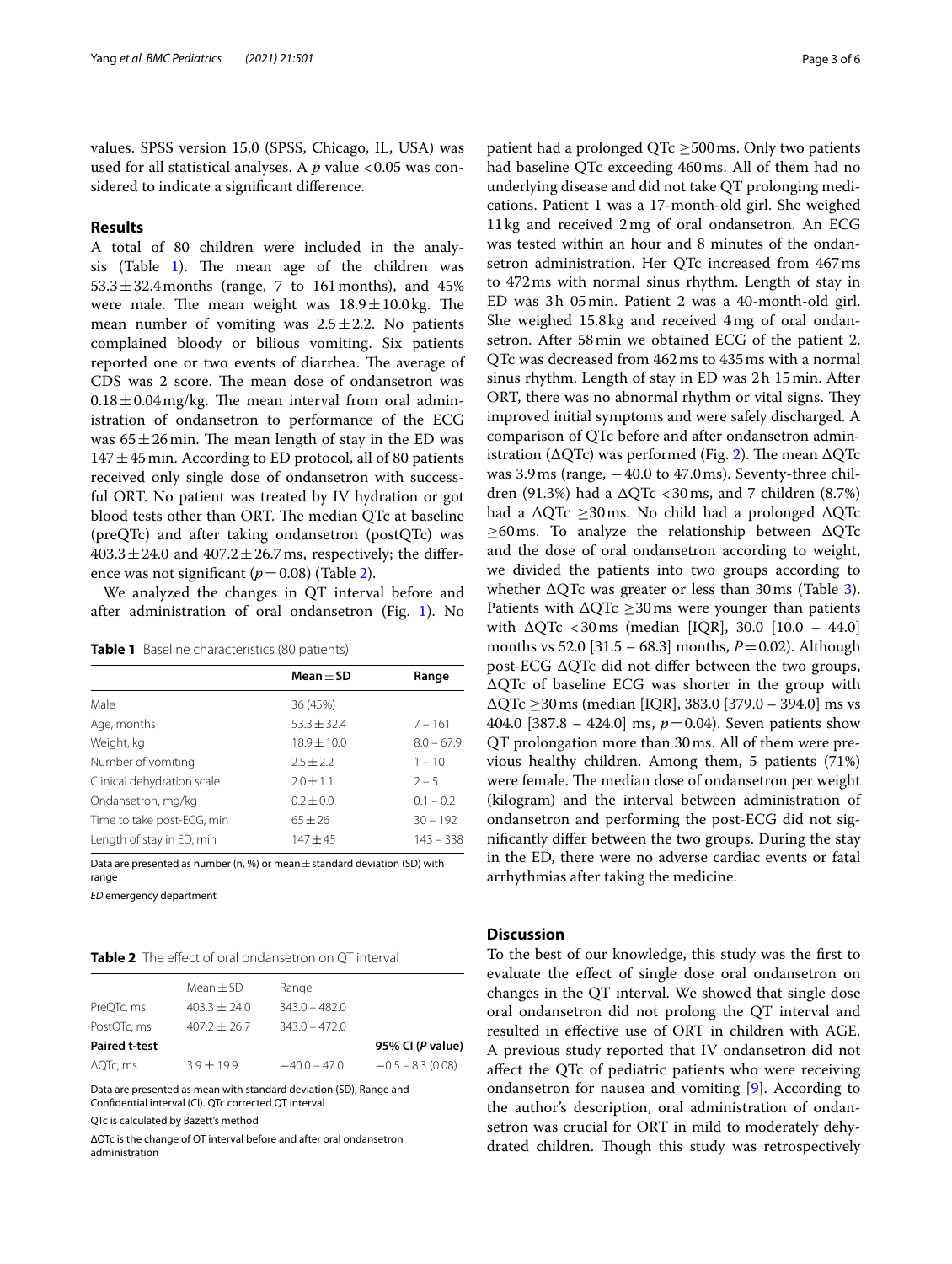

<span id="page-3-0"></span>

<span id="page-3-2"></span>

| Table 3 Comparisons according to AQTc |  |
|---------------------------------------|--|
|                                       |  |

|                    | $\Delta$ QTc < 30 ms    | $\Delta$ QTc $>$ 30 ms  |      |
|--------------------|-------------------------|-------------------------|------|
| Patients, n (%)    | 73 (91.3)               | 7(8.7)                  |      |
| Female, n (%)      | 39(53)                  | 5(71)                   |      |
| Age, mon           | $52.0(31.5 - 68.3)$     | $30.0(10.0 - 44.0)$     | 0.02 |
| Weight, kg         | $17.0(13.0 - 20.0)$     | $12.0(10.6 - 15.6)$     | 0.02 |
| Ondansetron, mg/kg | $0.2(0.1 - 0.2)$        | $0.2(0.1 - 0.2)$        | 0.56 |
| PreQTc, ms         | $404.0$ (387.8 - 424.0) | $383.0 (379.0 - 394.0)$ | 0.04 |
| PostQTc, ms        | $411.0(388.0 - 425.3)$  | $422.0(411.0 - 439.0)$  | 0.09 |
|                    |                         |                         |      |

Data are presented as number (n, %) or median with interquartile range (IQR) ΔQTc is the change of QT interval before and after oral ondansetron administration

*P* value <0.05 was set to be statistically signifcant

<span id="page-3-1"></span>small sample sized, our results were noteworthy in this respect.

The patients in this study had a mean age of  $53.3 \pm 32.4$  months, ranging from 7 to 161 months. This was an appropriate age group to receive ORT with oral ondansetron. The size of the single dose of ondansetron varied according to the patient's weight: 2mg for patients 8 – 15kg, 4mg for patients 15 – 30kg, and 8mg for patients  $>$  30 kg. The mean dose per unit weight was  $0.18 \pm 0.04$  mg. Because the bioavailability of the oral form of ondansetron is 56 to 60% of that of IV ondansetron due to frst-pass metabolism, the size of the dose was adequate, considering the recommended IV dose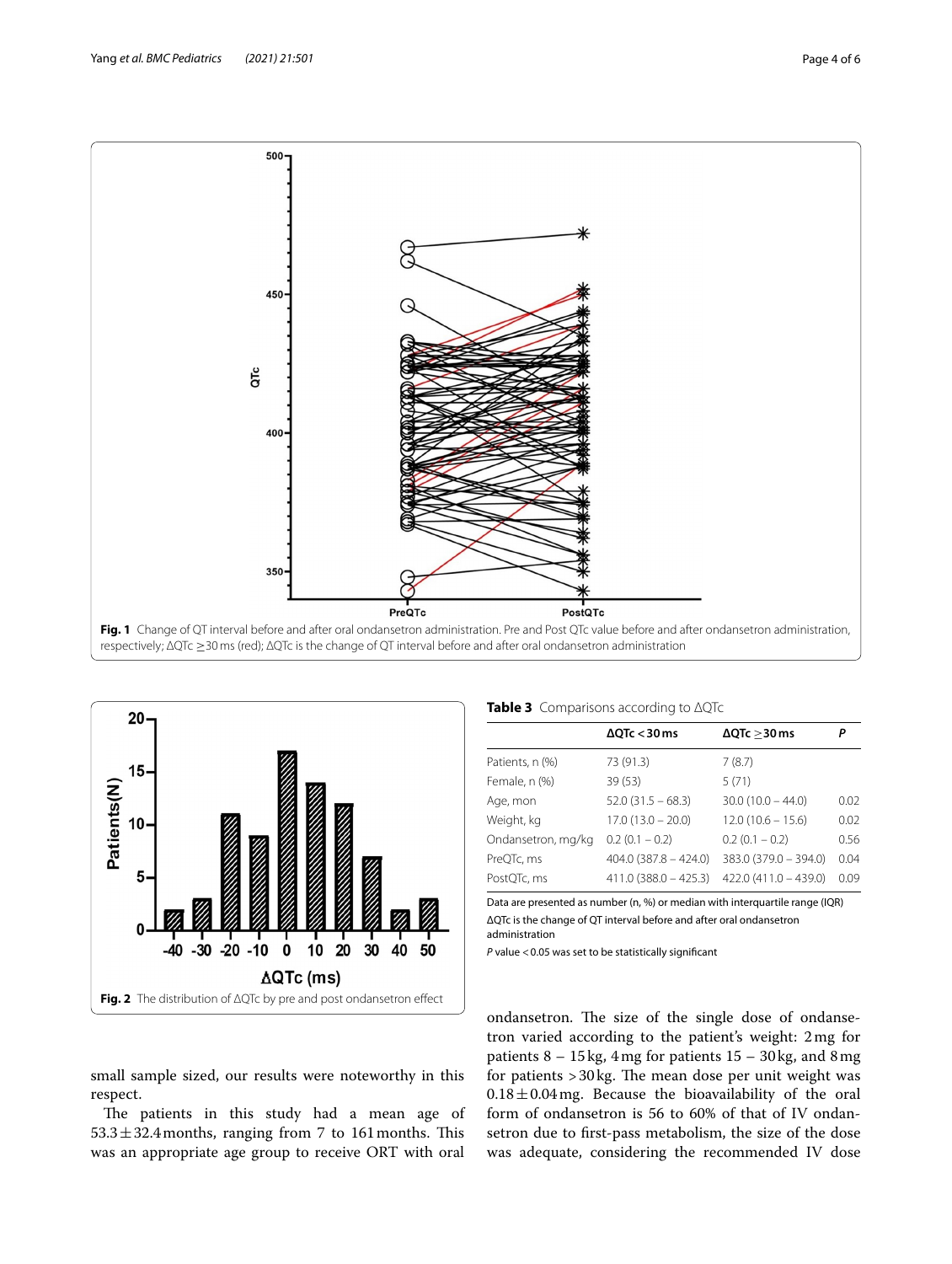of 0.1 to 0.15 mg/kg  $[9, 12]$  $[9, 12]$  $[9, 12]$  $[9, 12]$ . The mean interval from oral administration of ondansetron to performance of the EGG was  $65 \pm 26$  min. Since the time to reach peak blood concentration of ondansetron is 30 to 120min after oral ingestion, our results showed the change in QTc at peak concentration of oral ondansetron [[21\]](#page-5-18).

A previous study of IV ondansetron in healthy children who were undergoing elective surgery under general anesthesia or who had AGE with mild dehydration found a nonsignifcant prolongation of QTc of 0.4 to 17ms [\[22](#page-5-19)]. Our results were similar, showing that oral ondansetron did not prolong QTc and that changes in ΔQTc were not signifcant. However, Trivedi et al. reported that several risk factors, including electrolyte imbalance, multidrug use with the possible risk of QT interval change, and organ dysfunction, prolonged QT in pediatric patients in the intensive care unit  $[18]$  $[18]$ . In patients who had risk factors or baseline QTc over 460ms, QT could be prolonged more than 500 ms. The patients we included were children with acute diseases who were previously healthy and without underlying disease and who received only a single dose of ondansetron. Recently two pediatric emergency centers in Pakistan conducted randomized, double-blind, placebo-controlled trial that supported our results which reported safety use and improve success rate of ORT of single dose oral ondansetron among children with gastroenteritis-associate vomiting [\[23](#page-5-20)]. Therefore, further multicenter prospective study focusing on the efect of oral ondansetron on QT prolongation is needed to deduce the efficacy and safety of repeated doses of ondansetron in patients with a high risk of QT prolongation.

The International Conference on Harmonization (ICH) fndings have guided the US Food and Drug Administration on issues of drug-induced  $QT$  prolongation. The ICH has suggested that an increase in QTc of 30ms is a "possible" cause for concern and an increase of 60ms is a "defnite" cause for concern. After administration of an at-risk drug, increases in QT or QTc to  $\geq$ 500ms or to ≥60ms over baseline are commonly used as thresholds for potential discontinuation or alternative pharmacotherapy  $[16, 18]$  $[16, 18]$  $[16, 18]$  $[16, 18]$ . In our study, there were seven patients with an increase in QTc of  $\geq$ 30 ms and no patients with an increase of  $\geq 60$  ms. Patients with an increase of ≥30ms were younger and had a lower body weight. In patients with an increase of  $\geq$ 30ms, baseline QTc was shorter and the change of QTc after taking medicine was greater. The dose of ondansetron per unit weight and the interval from oral administration of ondansetron to performance of the EGG did not signifcantly difer between patients who had an increase of <30ms and those who had an increase of  $\geq$ 30ms.. However, ondansetron might cause a greater prolongation of QTc in younger children.

Although all patients had QTc<460ms and there was no "defnite" concern about ΔQTc, physicians need to be careful when using ondansetron in younger children.

Our study had several limitations. First, because it was a retrospective analysis, we could not analyze changes in QTc over time after oral ingestion of ondansetron. A previous study of IV ondansetron showed that the temporarily prolonged QTc became shorter over time after administration [[9,](#page-5-6) [10\]](#page-5-7). Because the blood concentration of oral ondansetron peaks at 30 to 120min, further studies should measure QTc over this time range after oral administration. Second, the study had a small sample size. We retrospectively enrolled all patients who were satisfed with the inclusion criteria during the study period. We calculated statistical power analysis to determine sample size. According to the efect of intravenous ondansetron on QTc study among the children with AGE, incidence of  $\Delta$ QTc > 30 ms was 7.5% after IV ondansetron administration [[10\]](#page-5-7). Minimum number for adequate study power sample size was 8 (80% power,  $\alpha$  = 0.05). We fnally collected and analyzed 80 patient's data. Although this was retrospective study, our results with 80 participants could have power. However, being conducted in a single ED on acutely ill patients who were previously healthy, the results may not apply to the entire pediatric populations. In this pilot study, only one emergency physician measured QTc and one cardiology specialist confrmed. To improve data quality, we believe that two more physicians need to perform these measurements and check variability and reliability between observers in the further study. Third, there were no follow-up investigations such as ED revisit or outpatient visit. As a result, we were unaware of the long-term side efects. However, given the blood peak time of an oral ondansetron, we thought that the length of stay of ED was suffcient to observe side efects after oral administration. These limitations indicate that a larger prospective study is needed to explore the possibility of QT prolongation by oral ondansetron.

#### **Conclusion**

The effect of oral ondansetron on  $QT$  interval is one of the crucial subjects for its safety use among previously healthy children. Our study found that oral administration of a single dose of ondansetron did not result in a signifcant prolongation of QTc or fatal arrhythmias in mild to moderation dehydrated children with vomiting.

#### **Abbreviations**

AGE: Acute gastroengeritis; ORT: Oral rehydration therapy; CDS: Clinical dehydration scale; IV: Intravenous; ED: Emergency department; QTc: Corrected QT interval; IQR: Interquatile range.